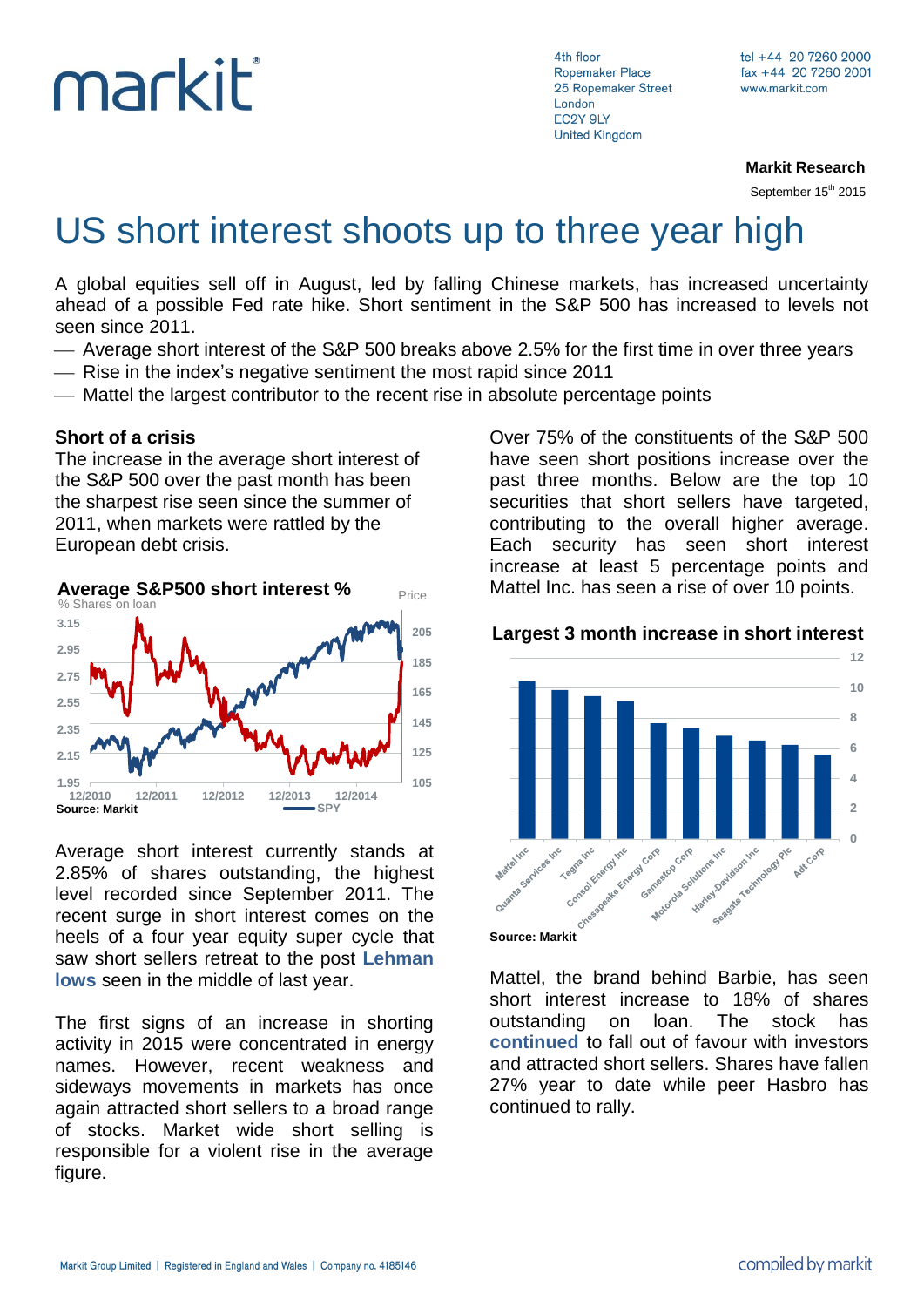

#### **Some old, some new**

Gamestop saw the sixth largest rise in short interest over the past three months and **[remains](http://www.markit.com/Commentary/Get/20032015-Equities-Most-shorted-ahead-of-earnings)** the most shorted company in the S&P 500.



46.3% of shares outstanding are currently shorted with sellers pessimistic on the gaming retailer's business model as digital content is increasingly downloaded direct to consoles.

**5 7 9 11 13 15 17 19 21 23 25**  $3 \overline{)10/2014}$ **8 13 18 23 28 33 10/2014 12/2014 02/2015 04/2015 06/2015 08/2015 Source: Markit 1990 CONDUCT: A SHARE SOURCE: Markit Chesapeake Energy Corp** % Shares on loan Chesapeake Energy is a **[familiar name](http://www.markit.com/Commentary/Get/14042015-Equities-Bulls-to-gain-on-oil-s-M-A-wake)** on the S&P 500 most shorted list. With a 7% point increase in short interest over the past three months, it has become the second most shorted in the S&P 500 with 28.1% of shares outstanding on loan. Strongly influenced by energy prices, investors have increased short positions as the glut in global oil supplies continues to put pressure on prices.

markit®





Featuring among those seeing a large surge in short interest in the last three months are Harley-Davidson and ADT. The former has **[struggled](http://www.markit.com/Commentary/Get/08092015-Equities-Chinese-exposure)** against a stronger dollar and subsequent cheaper competitive imports in its core market, the US.



**[Since the beginning](http://www.markit.com/Commentary/Get/22012015-Equities-ADT-and-the-smart-home-debate)** of the year, ADT has attracted short sellers. Short sellers have returned to ADT after covering while shares fell 24% in the last six months. Short interest